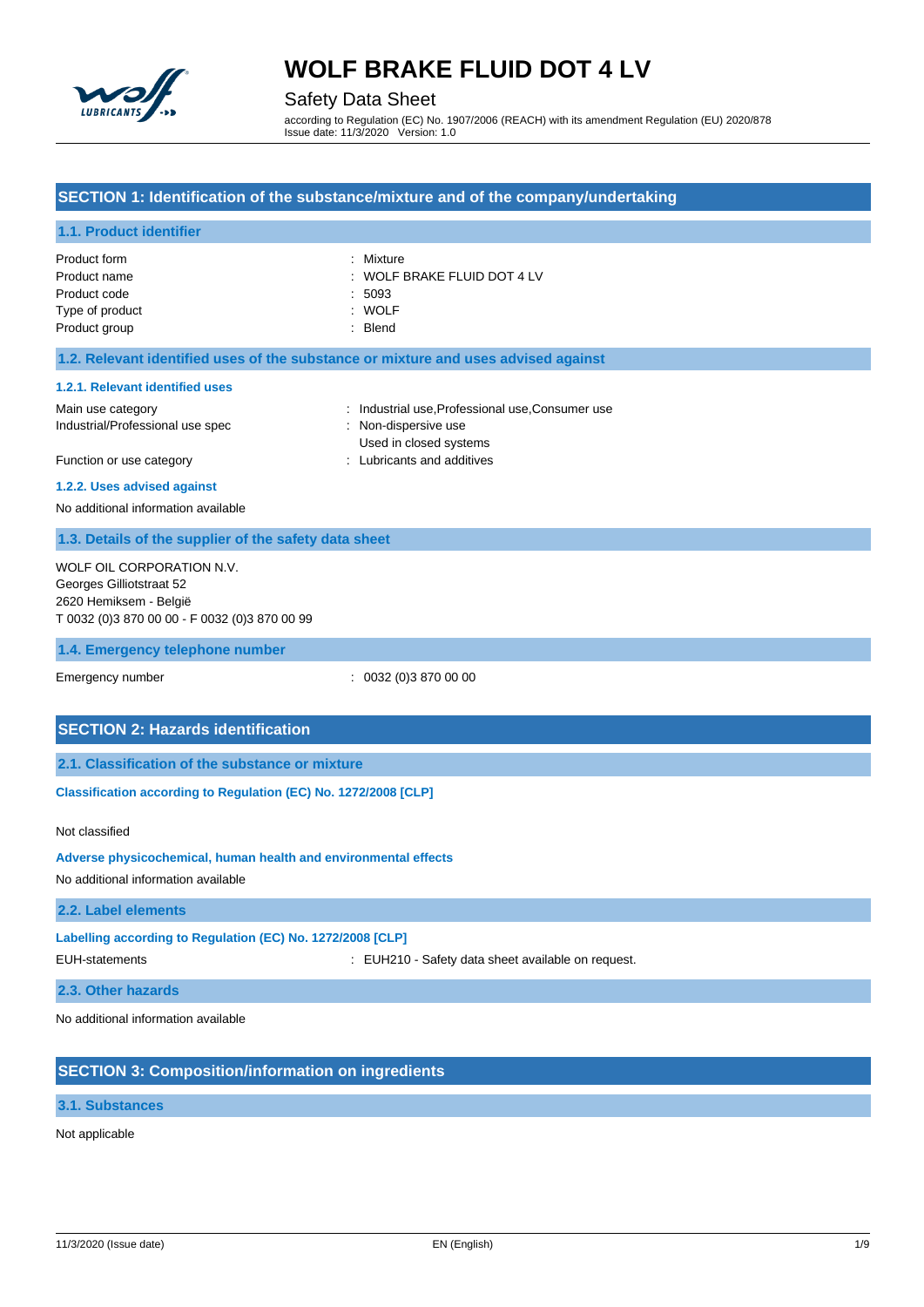# Safety Data Sheet

according to Regulation (EC) No. 1907/2006 (REACH) with its amendment Regulation (EU) 2020/878

| <b>Name</b>                 | <b>Product identifier</b>                                                                              | $\frac{9}{6}$ | <b>Classification according to</b><br><b>Regulation (EC) No.</b><br>1272/2008 [CLP] |
|-----------------------------|--------------------------------------------------------------------------------------------------------|---------------|-------------------------------------------------------------------------------------|
| butoxytriethylene glycol    | (CAS-No.) 143-22-6<br>(EC-No.) 205-592-6<br>(EC Index-No.) 603-183-00-0<br>(REACH-no) 01-2119531322-53 | $0 - 20$      | Eye Dam. 1, H318                                                                    |
| diethylene glycol           | (CAS-No.) 111-46-6<br>(EC-No.) 203-872-2<br>(EC Index-No.) 603-140-00-6<br>(REACH-no) 01-2119457857-21 | $0 - 10$      | Acute Tox. 4 (Oral), H302<br>STOT RE 2, H373                                        |
| 2-(2-methoxyethoxy) ethanol | (CAS-No.) 111-77-3<br>(EC-No.) 203-906-6<br>(EC Index-No.) 603-107-00-6                                | $<$ 3         | Repr. 2, H361d                                                                      |
| 2-(2-butoxyethoxy) ethanol  | (CAS-No.) 112-34-5<br>(EC-No.) 203-961-6<br>(EC Index-No.) 603-096-00-8                                | $<$ 3         | Eye Irrit. 2, H319                                                                  |

Full text of H-statements: see section 16

# **SECTION 4: First aid measures**

| 4.1. Description of first aid measures                                                                                                                     |                                                                                                                                                                                                                                                             |  |
|------------------------------------------------------------------------------------------------------------------------------------------------------------|-------------------------------------------------------------------------------------------------------------------------------------------------------------------------------------------------------------------------------------------------------------|--|
| First-aid measures after inhalation<br>First-aid measures after skin contact<br>First-aid measures after eye contact<br>First-aid measures after ingestion | : Not expected to require first aid measures.<br>: Wash skin with mild soap and water.<br>: In case of eye contact, immediately rinse with clean water for 10-15 minutes.<br>: Do not induce vomiting. Rinse mouth. Get immediate medical advice/attention. |  |
| 4.2. Most important symptoms and effects, both acute and delayed                                                                                           |                                                                                                                                                                                                                                                             |  |
| Symptoms/effects after inhalation                                                                                                                          | : Not expected to present a significant inhalation hazard under anticipated conditions of<br>normal use.                                                                                                                                                    |  |
| Symptoms/effects after skin contact                                                                                                                        | : Not expected to present a significant skin hazard under anticipated conditions of normal<br>use.                                                                                                                                                          |  |
| Symptoms/effects after eye contact                                                                                                                         | : Not expected to present a significant eye contact hazard under anticipated conditions of<br>normal use.                                                                                                                                                   |  |
| Symptoms/effects after ingestion                                                                                                                           | : Not expected to present a significant ingestion hazard under anticipated conditions of<br>normal use.                                                                                                                                                     |  |

**4.3. Indication of any immediate medical attention and special treatment needed**

No additional information available

| <b>SECTION 5: Firefighting measures</b>                        |                                                                                                               |  |
|----------------------------------------------------------------|---------------------------------------------------------------------------------------------------------------|--|
| 5.1. Extinguishing media                                       |                                                                                                               |  |
| Suitable extinguishing media<br>Unsuitable extinguishing media | : Water fog. Foam. Powder. Dry chemical product.<br>: Do not use a heavy water stream.                        |  |
| 5.2. Special hazards arising from the substance or mixture     |                                                                                                               |  |
| No additional information available                            |                                                                                                               |  |
| 5.3. Advice for firefighters                                   |                                                                                                               |  |
| Precautionary measures fire<br>Firefighting instructions       | Exercise caution when fighting any chemical fire.<br>: Use water spray or fog for cooling exposed containers. |  |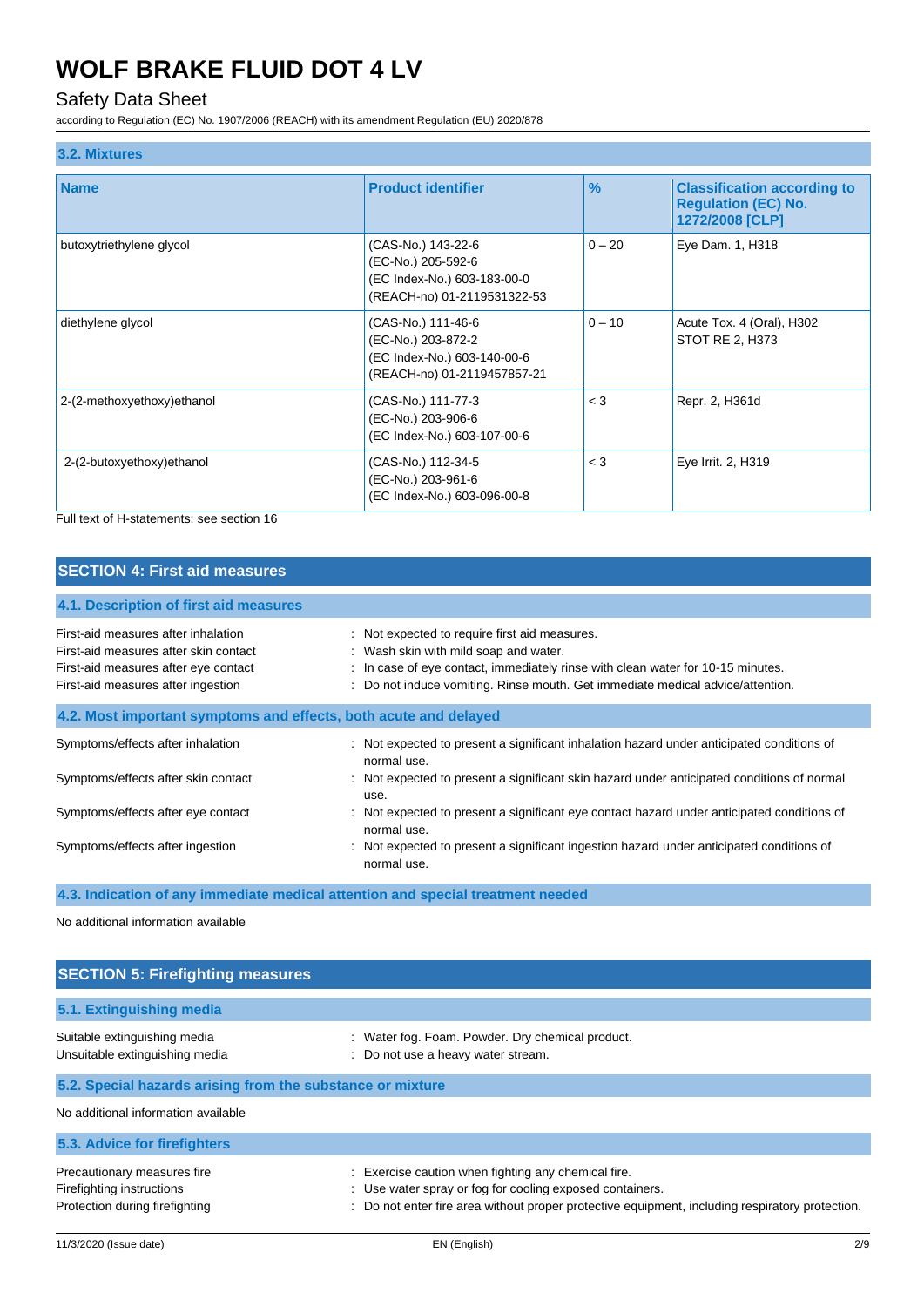## Safety Data Sheet

according to Regulation (EC) No. 1907/2006 (REACH) with its amendment Regulation (EU) 2020/878

| <b>SECTION 6: Accidental release measures</b>                                                            |                                                 |  |
|----------------------------------------------------------------------------------------------------------|-------------------------------------------------|--|
| 6.1. Personal precautions, protective equipment and emergency procedures                                 |                                                 |  |
| 6.1.1. For non-emergency personnel<br>Protective equipment                                               | : Wear suitable protective clothing and gloves. |  |
| 6.1.2. For emergency responders<br>Protective equipment                                                  | : Wear suitable protective clothing and gloves. |  |
| <b>6.2. Environmental precautions</b>                                                                    |                                                 |  |
| Prevent entry to sewers and public waters. Notify authorities if product enters sewers or public waters. |                                                 |  |

| 6.3. Methods and material for containment and cleaning up |                                                                                       |  |
|-----------------------------------------------------------|---------------------------------------------------------------------------------------|--|
| For containment                                           | : Impound and recover large spill by mixing it with inert granular solids.            |  |
| Methods for cleaning up                                   | : Detergent. Take up liquid spill into absorbent material sand, saw dust, kieselguhr. |  |
| Other information                                         | : Spill area may be slippery. Use suitable disposal containers.                       |  |

**6.4. Reference to other sections**

No additional information available

| <b>SECTION 7: Handling and storage</b>                            |                                                                                                                            |  |
|-------------------------------------------------------------------|----------------------------------------------------------------------------------------------------------------------------|--|
| 7.1. Precautions for safe handling                                |                                                                                                                            |  |
| Precautions for safe handling                                     | : Avoid all unnecessary exposure. Both local exhaust and general room ventilation are<br>usually required.                 |  |
| Handling temperature                                              | : $<$ 40 °C                                                                                                                |  |
| Hygiene measures                                                  | : Wash hands and other exposed areas with mild soap and water before eating, drinking or<br>smoking and when leaving work. |  |
| 7.2. Conditions for safe storage, including any incompatibilities |                                                                                                                            |  |
| Storage temperature<br>Storage area                               | : $\leq 40$ °C<br>: Store in dry, cool, well-ventilated area.                                                              |  |

**7.3. Specific end use(s)**

No additional information available

### **SECTION 8: Exposure controls/personal protection**

#### **8.1. Control parameters**

**8.1.1 National occupational exposure and biological limit values**

No additional information available

#### **8.1.2. Recommended monitoring procedures**

No additional information available

### **8.1.3. Air contaminants formed**

No additional information available

### **8.1.4. DNEL and PNEC**

Additional information : 5 mg/m3 for oil mists (TWA, 8h-workday) recommended, based upon the ACGIH TLV (Analysis according to US NIOSH Method 5026, NIOSH Manual of Analytical Methods, 3rd Edition).

#### **8.1.5. Control banding**

No additional information available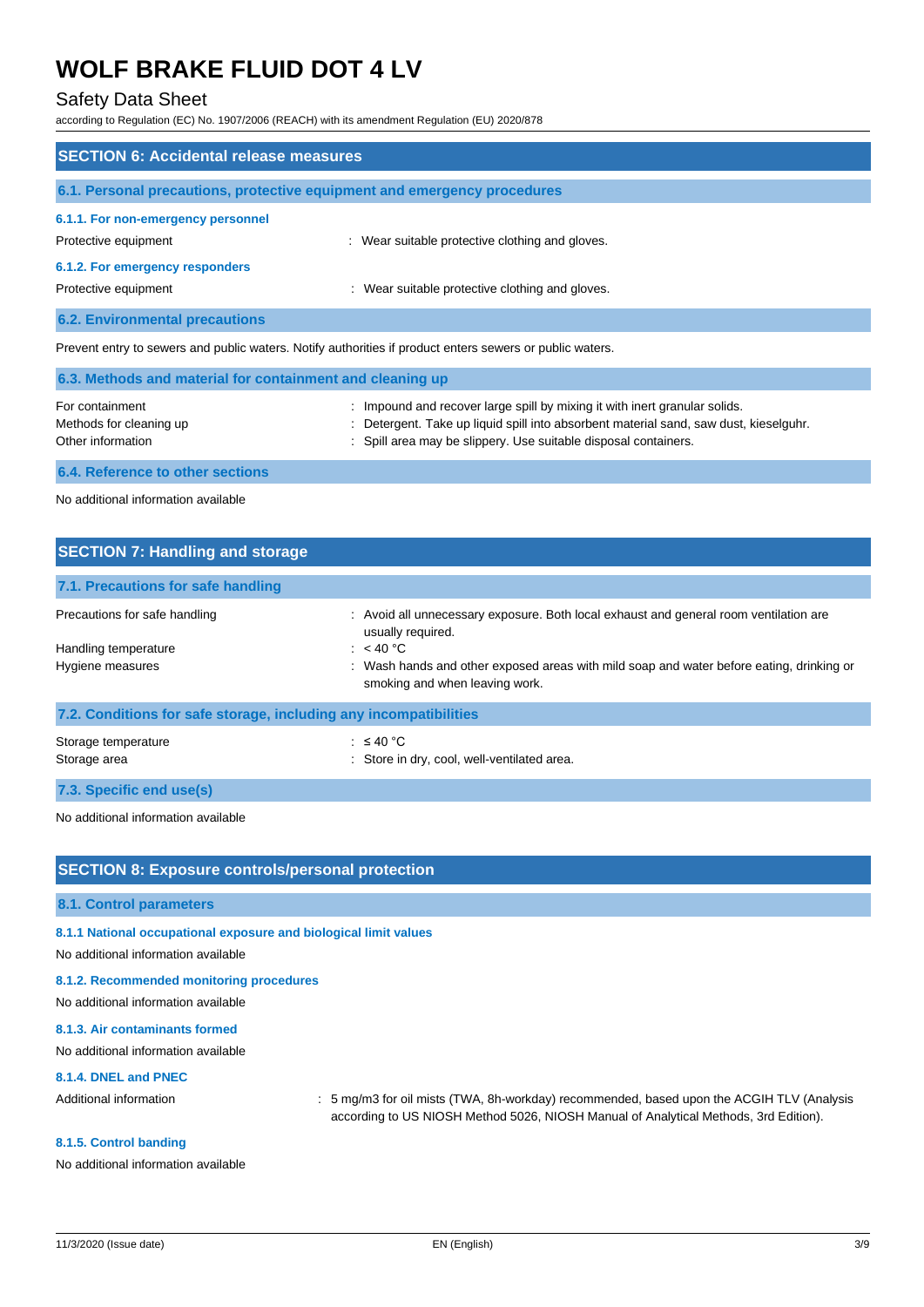## Safety Data Sheet

according to Regulation (EC) No. 1907/2006 (REACH) with its amendment Regulation (EU) 2020/878

#### **8.2. Exposure controls**

#### **8.2.1. Appropriate engineering controls**

#### No additional information available

#### **8.2.2. Personal protection equipment**

#### **Personal protective equipment:**

Safety glasses. Gloves. **Personal protective equipment symbol(s):**



#### **8.2.2.1. Eye and face protection**

#### **Eye protection:**

Standard EN 166 - Personal eye-protection.

#### **8.2.2.2. Skin protection**

#### **Skin and body protection:**

No special clothing/skin protection equipment is recommended under normal conditions of use

#### **Hand protection:**

Permeation time: minimum >480min long term exposure; material / thickness [mm]: >0,35 mm. Nitrile rubber (NBR) /

#### **8.2.2.3. Respiratory protection**

#### **Respiratory protection:**

No special respiratory protection equipment is recommended under normal conditions of use with adequate ventilation.

#### **8.2.2.4. Thermal hazards**

No additional information available

#### **8.2.3. Environmental exposure controls**

No additional information available

# **SECTION 9: Physical and chemical properties**

## **9.1. Information on basic physical and chemical properties**

| Physical state                             | : Liquid            |
|--------------------------------------------|---------------------|
| Appearance                                 | : Liquid.           |
| Colour                                     | : Colourless.       |
| Odour                                      | : Characteristic.   |
| Odour threshold                            | : No data available |
| рH                                         | $:7 - 11.5$         |
| Relative evaporation rate (butylacetate=1) | : No data available |
| Melting point                              | : $<$ -50 °C        |
| Freezing point                             | : No data available |
| Boiling point                              | : > 260             |
| Flash point                                | : $>120^{\circ}$ C  |
| Auto-ignition temperature                  | : No data available |
| Decomposition temperature                  | : No data available |
| Flammability (solid, gas)                  | : No data available |
| Vapour pressure                            | : No data available |
| Relative vapour density at 20 °C           | : No data available |
|                                            |                     |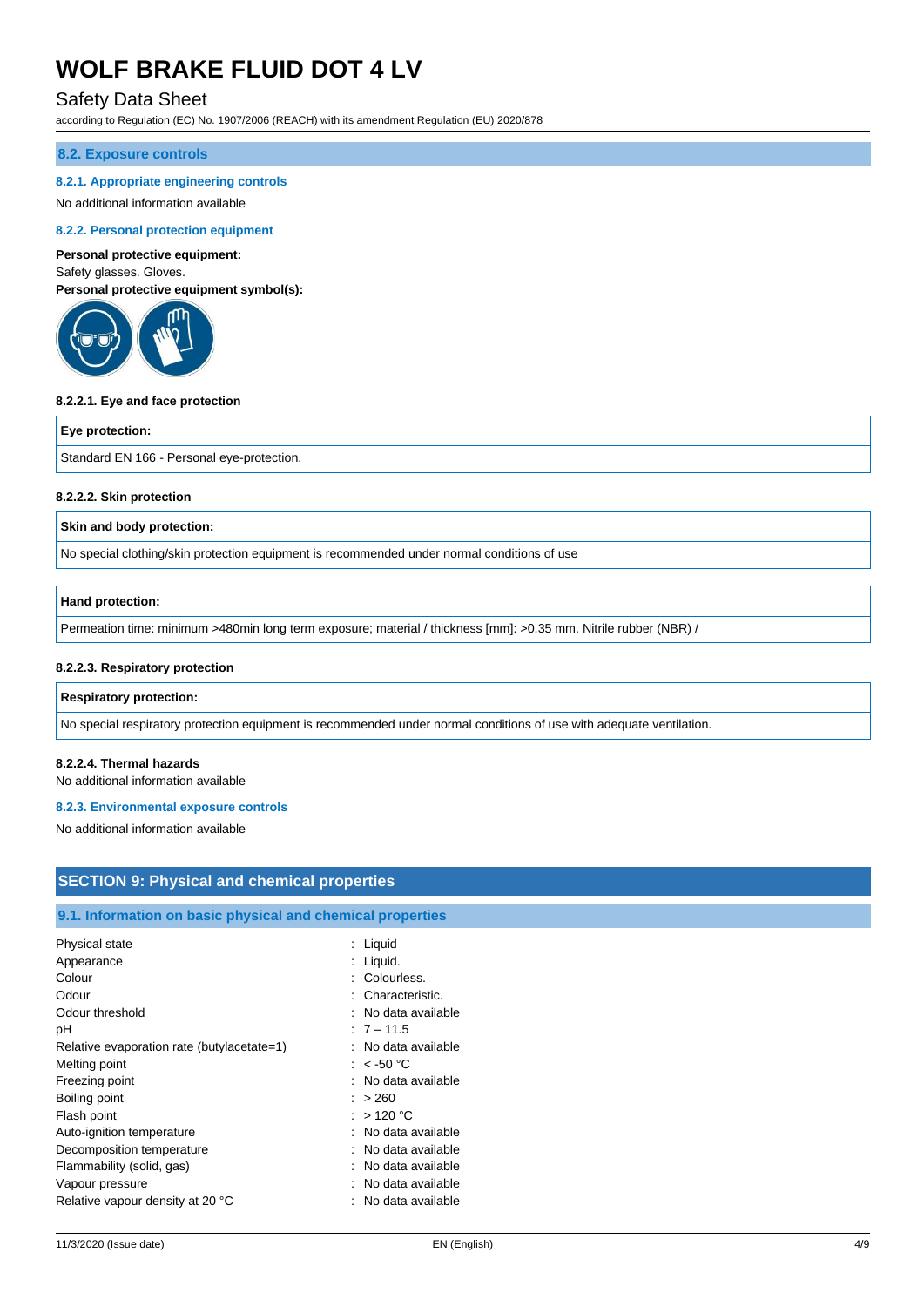# Safety Data Sheet

according to Regulation (EC) No. 1907/2006 (REACH) with its amendment Regulation (EU) 2020/878

| Relative density                                | : No data available           |
|-------------------------------------------------|-------------------------------|
| Density                                         | $: 1.03 - 1.09$ g/ml          |
| Solubility                                      | : Soluble in water.           |
| Partition coefficient n-octanol/water (Log Pow) | : No data available           |
| Viscosity, kinematic                            | $: 5 - 10$ mm <sup>2</sup> /s |
| Viscosity, dynamic                              | : No data available           |
| <b>Explosive properties</b>                     | : No data available           |
| Oxidising properties                            | : No data available           |
| <b>Explosive limits</b>                         | : No data available           |

### **9.2. Other information**

No additional information available

# **SECTION 10: Stability and reactivity**

| 10.1. Reactivity                         |  |
|------------------------------------------|--|
| None under normal conditions.            |  |
| <b>10.2. Chemical stability</b>          |  |
| Stable under normal conditions.          |  |
| 10.3. Possibility of hazardous reactions |  |
| None under normal conditions.            |  |
| 10.4. Conditions to avoid                |  |
| No data available.                       |  |
| 10.5. Incompatible materials             |  |
| Strong oxidizers. acids. Bases.          |  |
|                                          |  |

**10.6. Hazardous decomposition products**

None under normal conditions.

# **SECTION 11: Toxicological information**

# **11.1 Information on toxicological effects** Acute toxicity (oral) **Example 2** Constant Constant Constant Constant Constant Constant Constant Constant Constant Acute toxicity (dermal) **Example 2** Contract 2 Contract 2 Contract 2 Contract 2 Contract 2 Contract 2 Contract 2 Contract 2 Contract 2 Contract 2 Contract 2 Contract 2 Contract 2 Contract 2 Contract 2 Contract 2 Contract 2 Acute toxicity (inhalation) **induces**  $\cdot$  Not classified

| Skin corrosion/irritation         | : Not classified                                                                    |
|-----------------------------------|-------------------------------------------------------------------------------------|
|                                   | pH: 7 - 11.5                                                                        |
| Serious eye damage/irritation     | : Not classified (Based on available data, the classification criteria are not met) |
|                                   | pH: 7 - 11.5                                                                        |
| Respiratory or skin sensitisation | : Not classified                                                                    |
| Germ cell mutagenicity            | : Not classified                                                                    |
| Carcinogenicity                   | : Not classified                                                                    |
|                                   |                                                                                     |
| Reproductive toxicity             | : Not classified                                                                    |
|                                   |                                                                                     |
| STOT-single exposure              | : Not classified                                                                    |
|                                   |                                                                                     |
| STOT-repeated exposure            | : Not classified                                                                    |
|                                   |                                                                                     |
| diethylene glycol (111-46-6)      |                                                                                     |
| STOT-repeated exposure            | May cause damage to organs through prolonged or repeated exposure.                  |
|                                   |                                                                                     |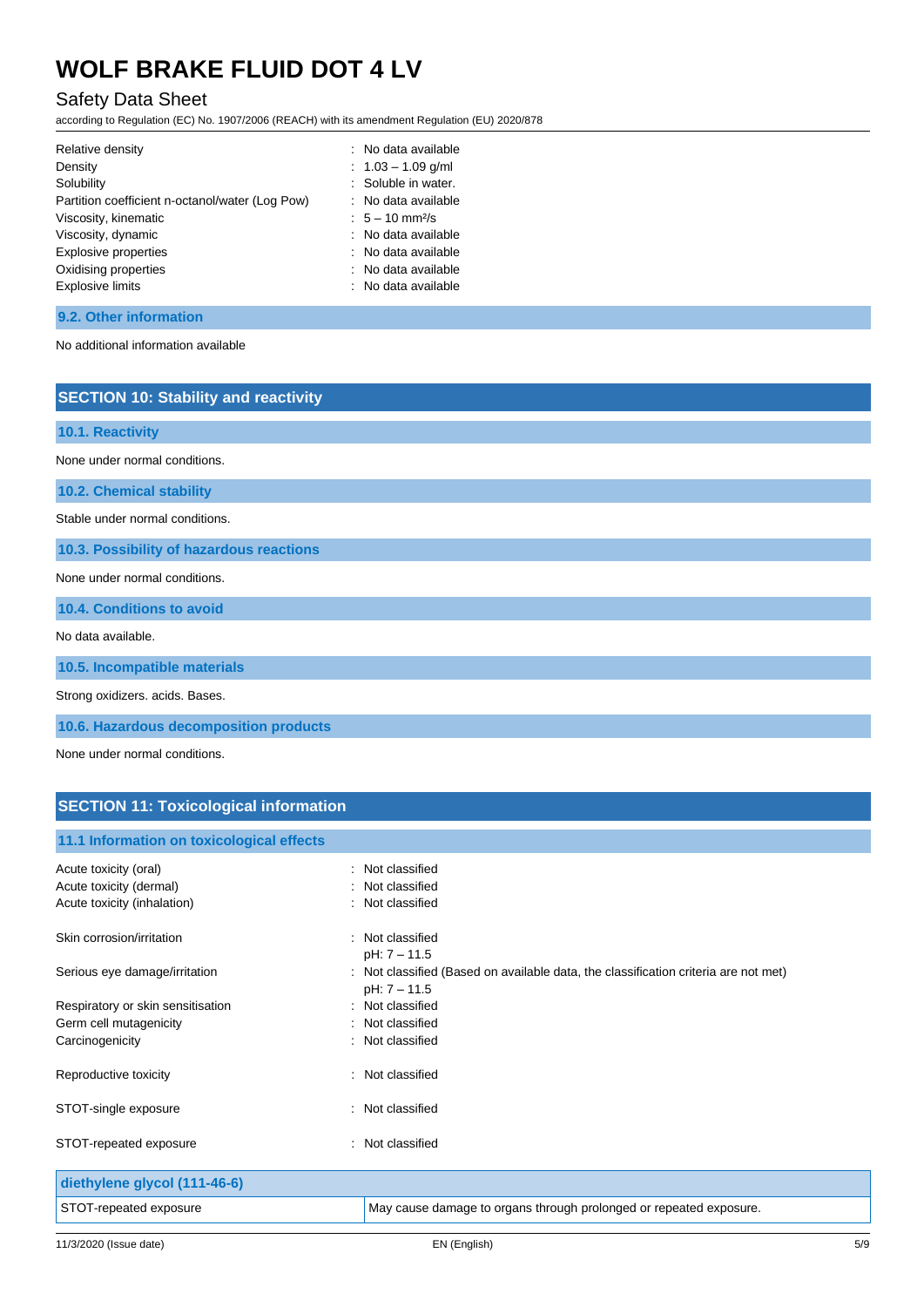# Safety Data Sheet

according to Regulation (EC) No. 1907/2006 (REACH) with its amendment Regulation (EU) 2020/878

| Aspiration hazard                | : Not classified            |
|----------------------------------|-----------------------------|
| <b>WOLF BRAKE FLUID DOT 4 LV</b> |                             |
| Viscosity, kinematic             | $5 - 10$ mm <sup>2</sup> /s |

| <b>SECTION 12: Ecological information</b>                                                                                   |                                                        |  |
|-----------------------------------------------------------------------------------------------------------------------------|--------------------------------------------------------|--|
| 12.1. Toxicity                                                                                                              |                                                        |  |
| Hazardous to the aquatic environment, short-term<br>(acute)<br>Hazardous to the aquatic environment, long-term<br>(chronic) | : Not classified<br>: Not classified                   |  |
| 12.2. Persistence and degradability                                                                                         |                                                        |  |
| <b>WOLF BRAKE FLUID DOT 4 LV</b>                                                                                            |                                                        |  |
| Persistence and degradability                                                                                               | Not soluble in water, so only minimally biodegradable. |  |
| 12.3. Bioaccumulative potential                                                                                             |                                                        |  |
| No additional information available                                                                                         |                                                        |  |
| 12.4. Mobility in soil                                                                                                      |                                                        |  |
| No additional information available                                                                                         |                                                        |  |
| 12.5. Results of PBT and vPvB assessment                                                                                    |                                                        |  |
| No additional information available                                                                                         |                                                        |  |
| 12.6. Other adverse effects                                                                                                 |                                                        |  |
| No additional information available                                                                                         |                                                        |  |

| <b>SECTION 13: Disposal considerations</b> |                                                                           |
|--------------------------------------------|---------------------------------------------------------------------------|
| 13.1. Waste treatment methods              |                                                                           |
| Additional information                     | : Dispose in a safe manner in accordance with local/national regulations. |

### **SECTION 14: Transport information**

In accordance with ADR / IMDG / IATA / ADN / RID

| 14.1 UN number                                                                 |                                                                                                  |  |
|--------------------------------------------------------------------------------|--------------------------------------------------------------------------------------------------|--|
| UN-No. (ADR)<br>UN-No. (IMDG)<br>UN-No. (IATA)<br>UN-No. (ADN)<br>UN-No. (RID) | : Not applicable<br>: Not applicable<br>: Not applicable<br>: Not applicable<br>: Not applicable |  |
| 14.2. UN proper shipping name                                                  |                                                                                                  |  |
| Proper Shipping Name (ADR)                                                     | : Not applicable                                                                                 |  |
| Proper Shipping Name (IMDG)                                                    | : Not applicable                                                                                 |  |
| Proper Shipping Name (IATA)                                                    | : Not applicable                                                                                 |  |
| Proper Shipping Name (ADN)                                                     | : Not applicable                                                                                 |  |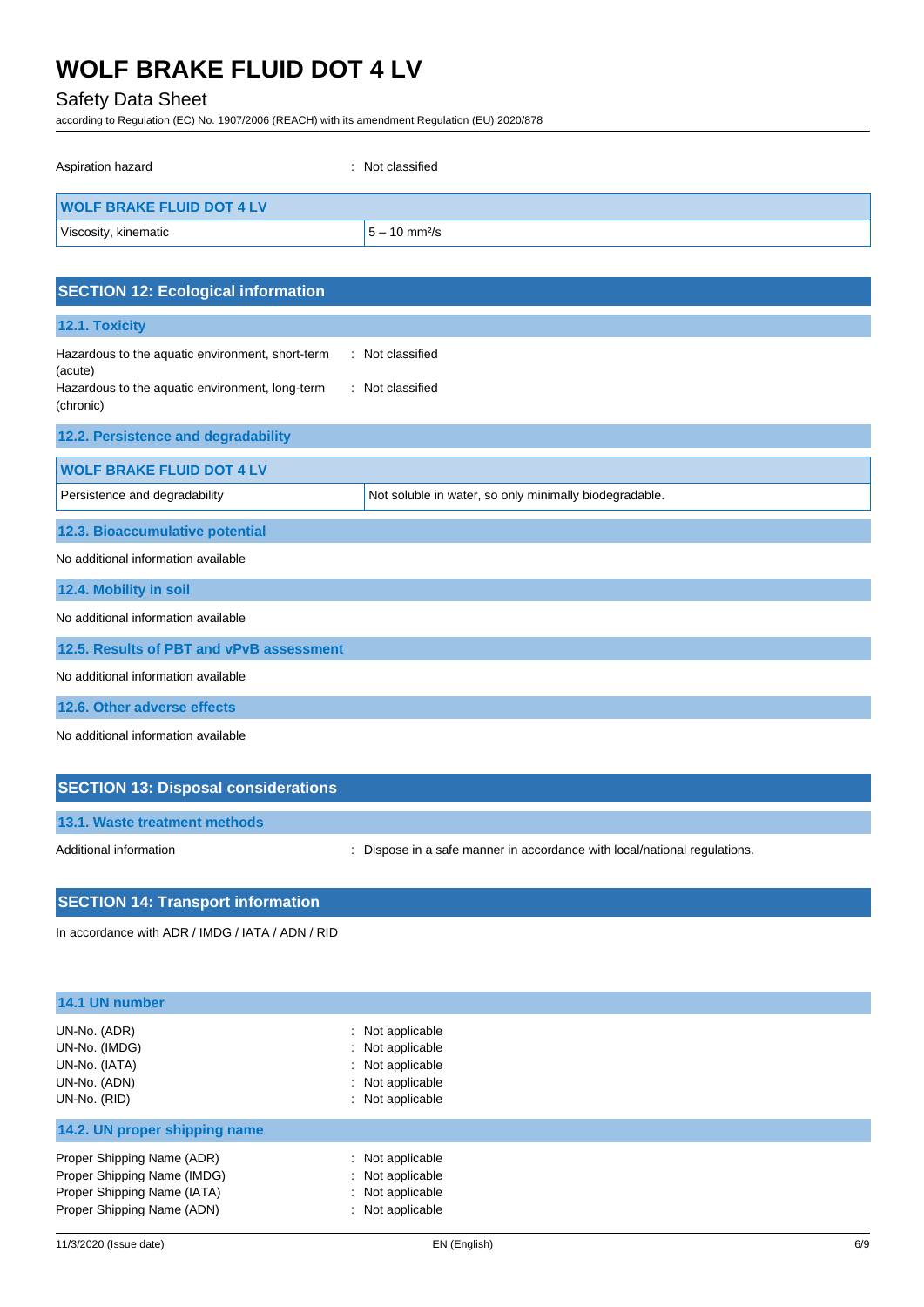# Safety Data Sheet

according to Regulation (EC) No. 1907/2006 (REACH) with its amendment Regulation (EU) 2020/878

| Proper Shipping Name (RID)                                                                                                                                                                                                                                 | : Not applicable                                                                                 |
|------------------------------------------------------------------------------------------------------------------------------------------------------------------------------------------------------------------------------------------------------------|--------------------------------------------------------------------------------------------------|
| 14.3. Transport hazard class(es)                                                                                                                                                                                                                           |                                                                                                  |
| <b>ADR</b><br>Transport hazard class(es) (ADR)<br><b>IMDG</b><br>Transport hazard class(es) (IMDG)<br><b>IATA</b><br>Transport hazard class(es) (IATA)<br><b>ADN</b><br>Transport hazard class(es) (ADN)<br><b>RID</b><br>Transport hazard class(es) (RID) | : Not applicable<br>: Not applicable<br>: Not applicable<br>: Not applicable<br>: Not applicable |
| 14.4. Packing group                                                                                                                                                                                                                                        |                                                                                                  |
| Packing group (ADR)<br>Packing group (IMDG)<br>Packing group (IATA)<br>Packing group (ADN)<br>Packing group (RID)                                                                                                                                          | : Not applicable<br>Not applicable<br>Not applicable<br>Not applicable<br>Not applicable         |
| <b>14.5. Environmental hazards</b>                                                                                                                                                                                                                         |                                                                                                  |
| Dangerous for the environment<br>Marine pollutant<br>Other information                                                                                                                                                                                     | : No<br>No<br>No supplementary information available                                             |
| 14.6. Special precautions for user                                                                                                                                                                                                                         |                                                                                                  |
| <b>Overland transport</b><br>Not applicable<br><b>Transport by sea</b><br>Not applicable<br>Air transport<br>Not applicable<br>Inland waterway transport<br>Not applicable<br><b>Rail transport</b><br>Not applicable                                      |                                                                                                  |
| 14.7. Transport in bulk according to Annex II of Marpol and the IBC Code                                                                                                                                                                                   |                                                                                                  |
| Not annlicable                                                                                                                                                                                                                                             |                                                                                                  |

Not applicable

# **SECTION 15: Regulatory information**

**15.1. Safety, health and environmental regulations/legislation specific for the substance or mixture**

#### **15.1.1. EU-Regulations**

Contains no REACH substances with Annex XVII restrictions

Contains no substance on the REACH candidate list

Contains no REACH Annex XIV substances

Contains no substance subject to Regulation (EU) No 649/2012 of the European Parliament and of the Council of 4 July 2012 concerning the export and import of hazardous chemicals.

Contains no substance subject to Regulation (EU) No 2019/1021 of the European Parliament and of the Council of 20 June 2019 on persistent organic pollutants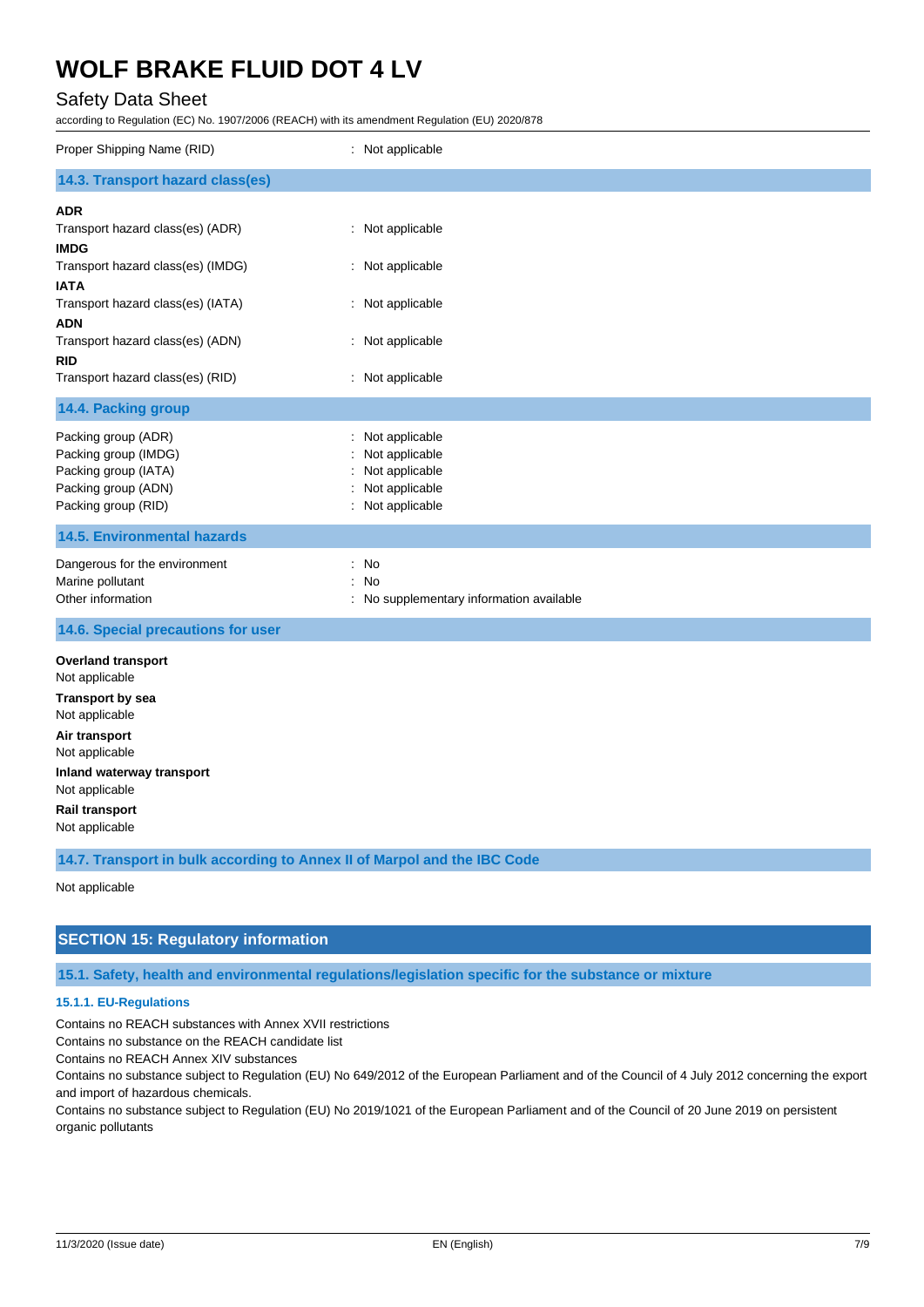# Safety Data Sheet

according to Regulation (EC) No. 1907/2006 (REACH) with its amendment Regulation (EU) 2020/878

#### **15.1.2. National regulations**

#### **Germany**

| <b>Employment restrictions</b>                                                       | : Observe restrictions according Act on the Protection of Working Mothers (MuSchG)<br>Observe restrictions according Act on the Protection of Young People in Employment<br>(JArbSchG) |
|--------------------------------------------------------------------------------------|----------------------------------------------------------------------------------------------------------------------------------------------------------------------------------------|
| Water hazard class (WGK)                                                             | : WGK 1, Slightly hazardous to water (Classification according to AwSV, Annex 1)                                                                                                       |
| Hazardous Incident Ordinance (12. BlmSchV)                                           | : Is not subject of the Hazardous Incident Ordinance (12. BImSchV)                                                                                                                     |
| <b>Netherlands</b>                                                                   |                                                                                                                                                                                        |
| SZW-lijst van kankerverwekkende stoffen                                              | : None of the components are listed                                                                                                                                                    |
| SZW-lijst van mutagene stoffen                                                       | : None of the components are listed                                                                                                                                                    |
| NIET-limitatieve lijst van voor de voortplanting<br>giftige stoffen - Borstvoeding   | : None of the components are listed                                                                                                                                                    |
| NIET-limitatieve lijst van voor de voortplanting<br>giftige stoffen - Vruchtbaarheid | : None of the components are listed                                                                                                                                                    |
| NIET-limitatieve lijst van voor de voortplanting<br>giftige stoffen – Ontwikkeling   | : 2-(2-methoxyethoxy) ethanol is listed                                                                                                                                                |
| <b>Denmark</b>                                                                       |                                                                                                                                                                                        |
| Danish National Regulations                                                          | : Pregnant/breastfeeding women working with the product must not be in direct contact with<br>the product                                                                              |

# **15.2. Chemical safety assessment**

No chemical safety assessment has been carried out for the substance or the mixture by the supplier

# **SECTION 16: Other information**

| <b>Abbreviations and acronyms:</b> |                                                                                                                         |
|------------------------------------|-------------------------------------------------------------------------------------------------------------------------|
|                                    | ACGIH: American Conference of Governmental Industrial Hygienists                                                        |
|                                    | TWA: Time Weighted Average                                                                                              |
|                                    | TLV: Threshold Limit Value                                                                                              |
|                                    | ASTM: American Society for Testing and Materials                                                                        |
|                                    | ADR: Accord Européen Relatif au Transport International des Marchandises Dangereuses par Route                          |
|                                    | RID: Regulations Concerning the International Carriage of Dangerous Goods by Rail                                       |
|                                    | ADNR: Accord Européen relatif au Transport International des Marchandises Dangereuses par voie de<br>Navigation du Rhin |
|                                    | <b>IMDG: International Maritime Dangerous Goods</b>                                                                     |
|                                    | ICAO: International Civil Aviation Organization                                                                         |
|                                    | IATA: International Air Transport Association                                                                           |
|                                    | STEL: Short Term Exposure Limit                                                                                         |
|                                    | LD50: median Lethal Dose for 50% of subjects                                                                            |
|                                    | ATE: acute toxicity estimate                                                                                            |
|                                    | LC50: median Lethal Concentration for 50% of subjects                                                                   |
|                                    | EC50: concentration producing 50% effect                                                                                |
|                                    |                                                                                                                         |

Other information **intumation** : The information in this SDS was obtained from sources which we believe are reliable. However, the information is provided without any warranty, express or implied, regarding its correctness. The conditions or methods of handling, storage, use or disposal of the product are beyond our control and may be beyond our knowledge. For this and other reasons, we do not assume responsibility and expressly disclaim liability for loss, damage or expense arising out of or in any way connected with the handling, storage, use or disposal of the product. This MSDS was prepared and is to be used only for this product. If the product is used as a component in another product, this MSDS information may not be applicable.